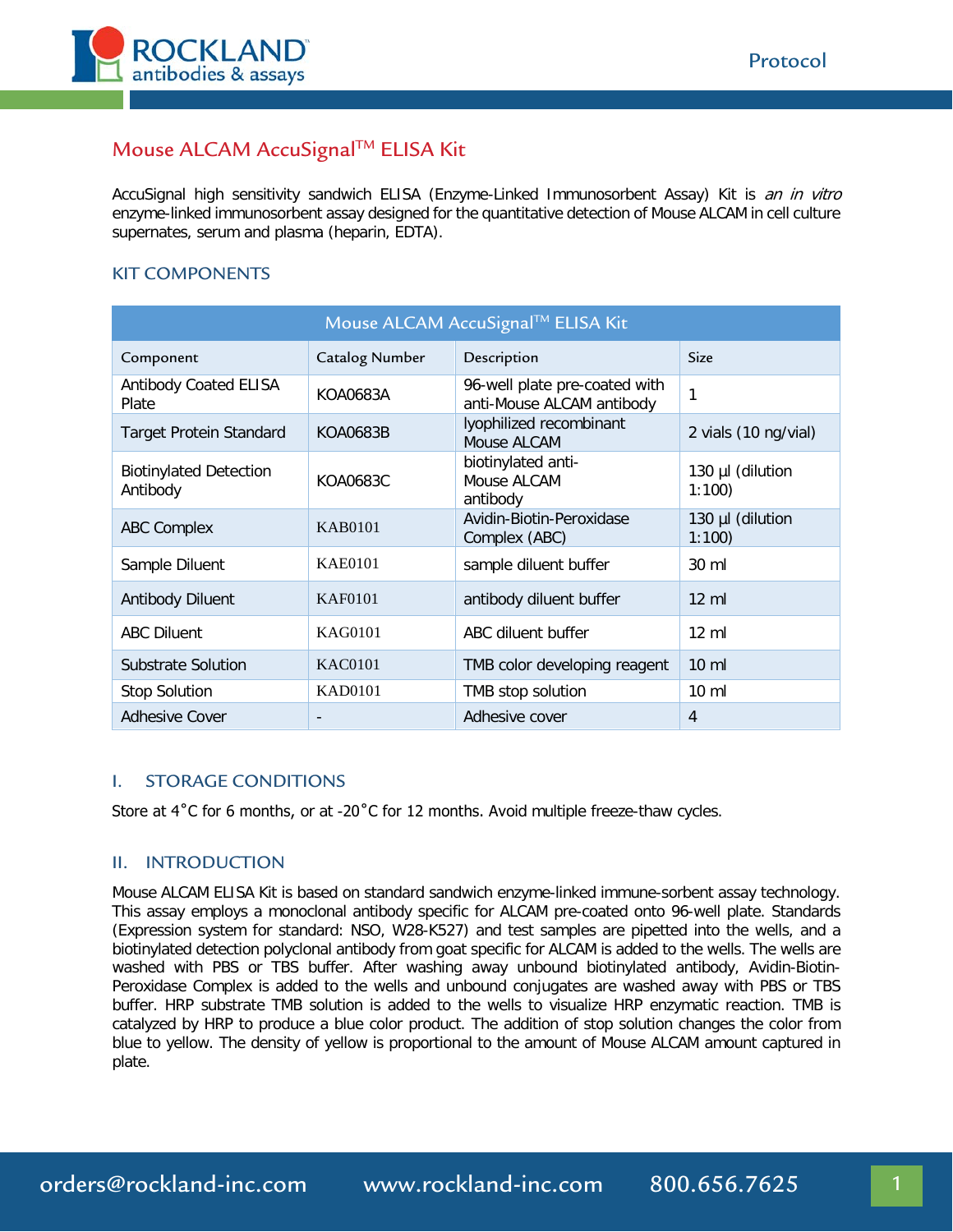

## III. REQUIRED EQUIPMENT AND REAGENTS

- Microplate reader in standard size
- Automated plate washer
- Adjustable pipettes and pipette tips
- Clean tubes and Eppendorf tubes
- Washing buffer (neutral PBS or TBS)
	- o Preparation of 0.01M TBS:
		- Add 1.2g Tris, 8.5g NaCl; 450μl of purified acetic acid or 700μl of concentrated hydrochloric acid to 1000 ml distilled water and adjust pH to 7.2-7.6. Finally, adjust the total volume to 1L.
	- o Preparation of 0.01 M PBS: Add 8.5 g sodium chloride, 1.4 g Na<sub>2</sub>HPO<sub>4</sub> and 0.2 g NaH<sub>2</sub>PO<sub>4</sub> to 1000 ml distilled water and adjust pH to 7.2-7.6. Finally, adjust the total volume to 1L.

## IV. GENERAL CONSIDERATIONS

Please read the following instructions before starting the experiment.

- To inspect the validity of experimental operation and the appropriateness of sample dilution proportions, pilot experiment using standards and a small number of samples is recommended.
- The TMB Color Developing agent is colorless and transparent before using, contact us if it is not the case.
- Before using the Kit, briefly spin down the vials.
- For statistical reasons, we recommend both standard and samples should be assayed with a minimum of two replicates (duplicates).
- Do not let 96-well plate to dry, this will inactivate active components on plate.
- Avoid cross contamination of samples or reagents by changing tips between sample, standard and reagent additions.
- Do not mix or substitute reagents or materials from other kit lots or vendors.
- In order to avoid marginal effect of plate incubation due to temperature difference (reaction may be stronger in the marginal wells), it is suggested that the diluted ABC and TMB solution be prewarmed in 37℃ for 30 min before using.

### V. SANDWICH ELISA PROTOCOL

#### A. Sample Preparation

Store samples to be assayed within 24 hours at 2-8°C. For long-term storage, aliquot and freeze samples at -20°C. Avoid repeated freeze-thaw cycles.

### • **Serum:**

Allow the serum to clot in a serum separator tube (about 4 hours) at room temperature. Centrifuge at approximately 1000 X g for 15 min. Analyze the serum immediately or aliquot and store samples at  $-20^{\circ}$ C.

#### • **Cell culture supernates:**

Remove particulates by centrifugation, assay immediately or aliquot and store samples at -20°C.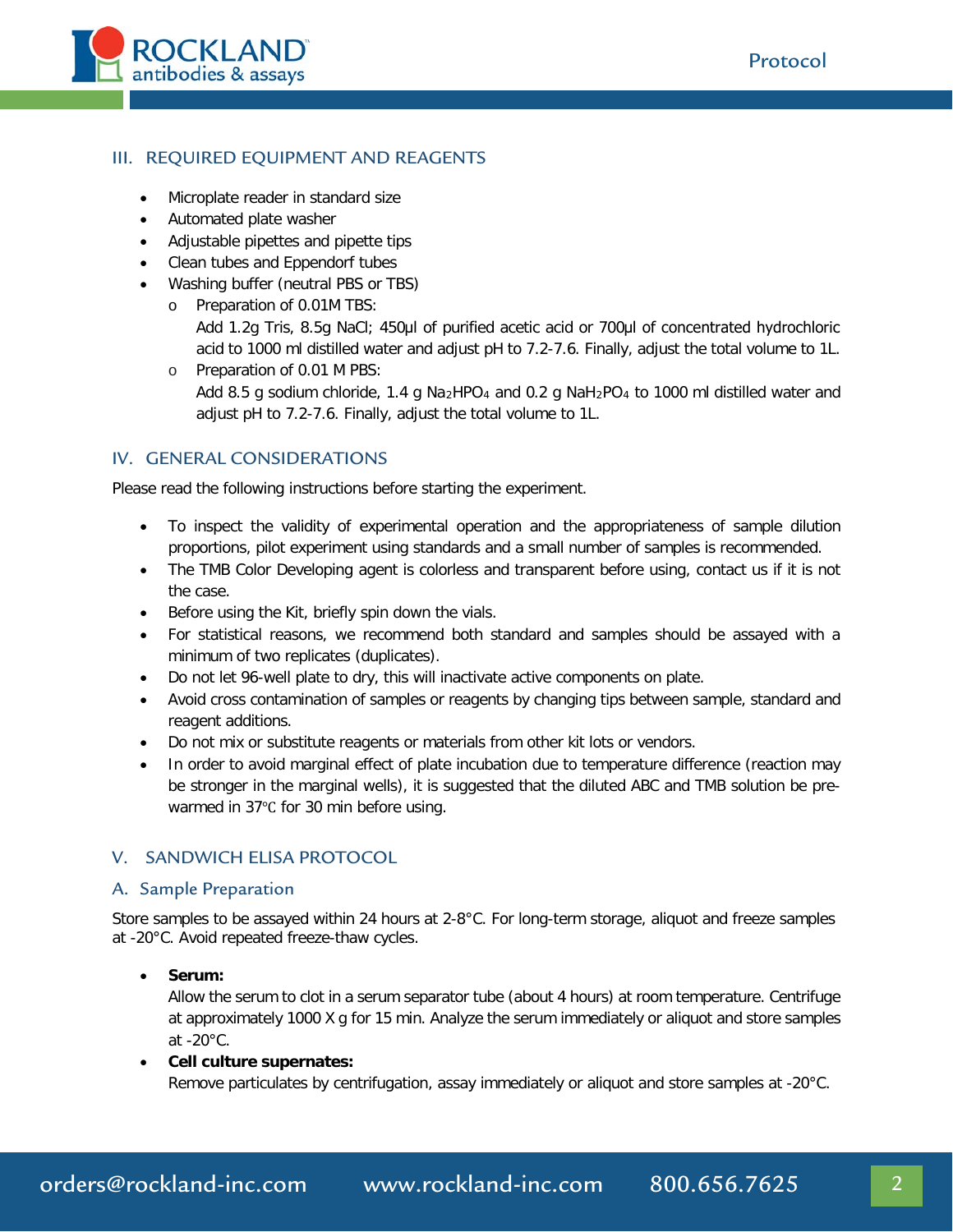

#### • **Plasma:**

Collect plasma using heparin or EDTA as an anticoagulant. Centrifuge for 15 min at 1500 x g within 30 min of collection. Assay immediately or aliquot and store samples at -20°C.

## Sample Dilution

Please note that levels of the target protein may vary between 0different samples. Estimation of the concentration of a target protein in the sample and the optimal dilution factors for each sample must be determined by the investigator. The diluted target protein concentration should fall near the middle of the linear regime in the standard curve. Sample diluent buffer should be used for dilution of samples.

Following are the suggested guidelines for sample dilution. **The samples must be mixed well with the diluent buffer**.

- **High target protein concentration (50000pg/ml-500000pg/ml)** The working dilution should be 1:100. For example, add 1μl sample into a tube with 99μl sample
	- diluent buffer.
- **Medium target protein concentration (5000pg/ml-50000pg/ml)**

The working dilution should be 1:10. For example, add 10μl sample into a tube with 90μl sample diluent buffer.

- **Low target protein concentration (78pg/ml-5000pg/ml)** The working dilution should be 1:2. For example, add 50μl sample into a tube with 50μl sample diluent buffer.
- **Very Low target protein concentration (0pg/ml-78pg/ml)** No dilution necessary, or the working dilution should be 1:2.

### B. Reagent Preparation

### Reconstitution of the Mouse ALCAM standard:

Mouse ALCAM standard solution should be prepared no more than 2 hours prior to the experiment. Two vials of ALCAM standard (10ng/vial) are provided with each kit. Use one vial/experiment.

- For preparation of 10,000pg/ml of Mouse ALCAM standard solution, add 1ml sample diluent buffer into one vial, keep the vial at room temperature for 10 min and mix thoroughly.
- For preparation of 1000pg/ml of standard solution, add 0.1ml of the above Mouse ALCAM standard solution into 0.9ml of sample diluent buffer and mix thoroughly.
- For preparation of 500pg/ml to 15.625pg/ml of Mouse ALCAM standard solutions, label 6 Eppendorf tubes with 500pg/ml (tube#1), 250pg/ml (tube#2), 125pg/ml (tube#3), 62.5pg/ml (tube#4), 31.25pg/ml (tube#5), and 15.625pg/ml(tube#6) respectively.
- Pipette 300µl of the sample diluent buffer into each tube. Add 300µl of the above 1000pg/ml ALCAM standard solution into tube #1 and mix thoroughly.
- Transfer 300 $\mu$ I from tube  $\#1$  to tube  $\#2$  and mix thoroughly.
- Transfer 300µl from tube  $#2$  to tube  $#3$  and mix thoroughly, and prepare further serial dilutions.

**Note:** The standard solutions are best used within 2 hours. The 10,000pg/ml standard solution should be stored at 4°C for up to 12 hours, or at -20°C for up to 48 hours. Avoid repeated freeze-thaw cycles.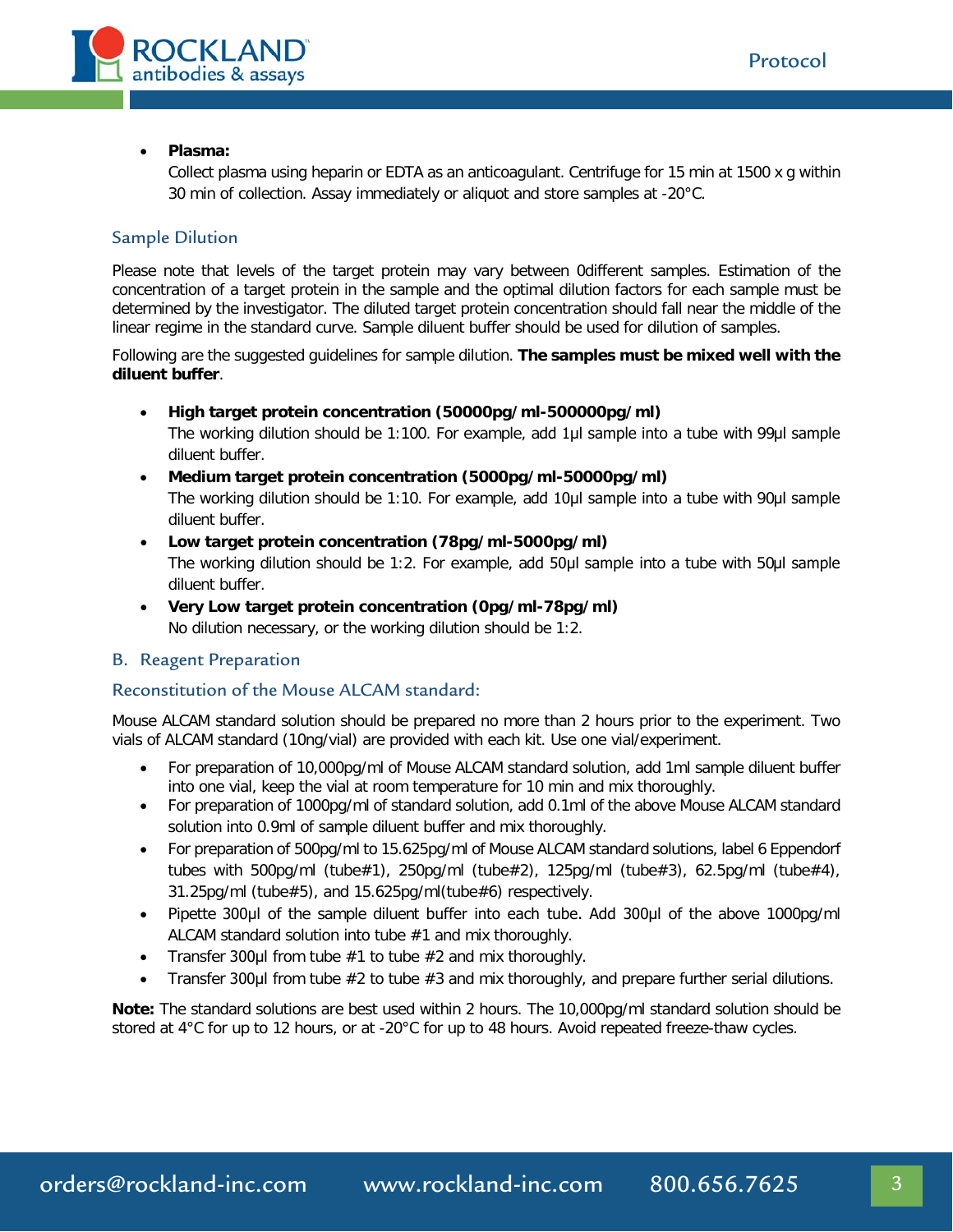

## Preparation of biotinylated anti-Mouse ALCAM antibody working solution:

The solution should be prepared no more than 2 hours prior to the experiment.

- The total volume should be 0.1ml/well x (the number of wells). Prepare 100-200μl more of the solution than the total volume required to compensate for pipetting errors.
- Biotinylated anti-Mouse ALCAM antibody should be diluted 1:100 with the antibody diluent buffer and mixed thoroughly. For example, add 1µl Biotinylated Anti-Mouse ALCAM antibody to 99µl antibody diluent buffer.

#### Preparation of Avidin-Biotin-Peroxidase Complex (ABC) working solution:

The solution should be prepared no more than 1 hour prior to the experiment.

- The total volume should be: 0.1 ml/well x (the number of wells). Prepare 0.1-0.2 ml more of the solution than total volume required.
- Avidin-Biotin-Peroxidase Complex (ABC) should be diluted 1:100 with the ABC dilution buffer and mixed thoroughly. For example, add 1μl ABC to 99μl ABC diluent buffer.

#### C. Assay Procedure

ABC working solution and TMB substrate reagent should be warmed at 37°C for 30 min prior to use. Samples and reagents should be mixed thoroughly and evenly after dilution. A standard curve for ALCAM detection should be prepared for each experiment. It is recommended to determine sample fold dilution by simple estimation of ALCAM amount in the samples.

- 1. Aliquot 100μl per well of each Mouse ALCAM standard (5000pg/ml,2500pg/ml, 1250pg/ml, 625pg/ml, 312.5pg/ml, 156.25pg/ml, 78.125pg/ml) into pre-coated 96-well plate. Add 100μl of the sample diluent buffer into control wells. Add 100µl of diluted sample (Mouse cell culture supernatants, serum or plasma (heparin, EDTA). See "Sample Dilution Guideline" above for details. **It is recommended to assay all standards, controls and samples in duplicate.**
- 2. Seal the plate with provided adhesive plastic cover and incubate at 37°C for 90 min.
- 3. Remove the cover and discard the solution. Invert the plate and blot it against clean paper towels or other absorbent material. Do NOT let the wells dry completely at any time.
- 4. Add 100μl of biotinylated anti-Mouse ALCAM antibody working solution to each well, seal the plate with adhesive plastic cover and incubate at 37°C for 60 min.
- 5. Discard the solution and wash the plate 3 times with 0.01M TBS or 0.01M PBS (wash buffer) and each time let washing buffer stay in the wells for ~1 min. Wash by filling each well with 300µl of wash buffer using a multi-channel pipette or auto washer. Complete removal of liquid at each step is essential to good performance. (Note: for automated washing, aspirate all wells and wash THREE times with PBS or TBS buffer, overfilling the wells with PBS or TBS buffer). After the last wash, remove any remaining wash buffer by aspirating or decanting. Invert the plate and blot it against clean paper towels or other absorbent material.
- 6. Add 100μl of prepared ABC working solution to each well, seal the plate and incubate at 37°C for 30 min.
- 7. Wash plate 5 times with 0.01M TBS or 0.01M PBS as described in step 5.
- 8. Add 90µl of TMB substrate reagent to each well, seal the plate and incubate for 25-30 min at 37°C in the dark. (Note: the optimal incubation time should be determined by the end user).
- 9. Add 100μl of stop solution to each well. The color will change to yellow immediately.
- 10. Read at 450 nm in a microplate reader within 30 min after adding the stop solution.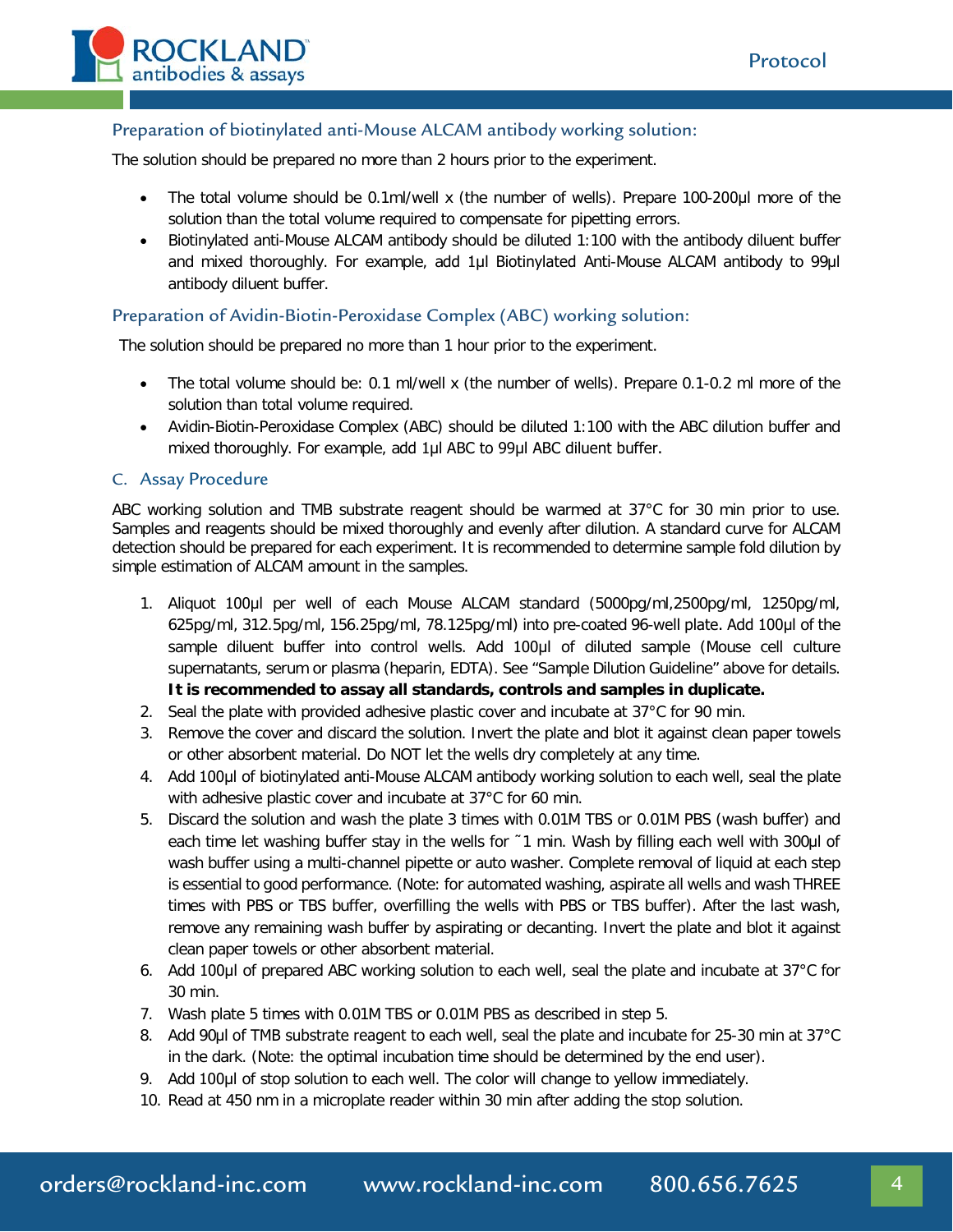

#### Calculations

For calculations, (the relative  $O.D.450$ ) = (the  $O.D.450$  of each well) – (the  $O.D.450$  of Zero well). The standard curve can be plotted as the relative O.D.450 of each standard solution (Y) vs. the respective concentration of the standard solution (X). The Mouse ALCAM concentration of the samples can be interpolated from the standard curve.

**Note:** if the samples measured were diluted, multiply the concentrations obtained from interpolation by the dilution factor.

#### VI. DATA OBTAINED FROM Mouse ALCAM

| <b>Concentration (pg/ml)</b> | $\overline{0}$ | 78    | 156   | 312   | 625   | 1250  | 2500  | 5000  |
|------------------------------|----------------|-------|-------|-------|-------|-------|-------|-------|
| O.D                          | 0.066          | 0.098 | 0.164 | 0.294 | 0.544 | 1.007 | 1.821 | 2.388 |

(TMB reaction incubation at 37°C for 25-30min)

## VII. Mouse ALCAM AccuSignal<sup>TM</sup> ELISA KIT STANDARD CURVE



This standard curve was generated for demonstration purpose only (A standard curve must be run with each assay).

| Range              | 78pg/ml-5000pg/ml                                                     |  |
|--------------------|-----------------------------------------------------------------------|--|
| Sensitivity        | $<$ 10pg/ml                                                           |  |
| <b>Specificity</b> | Natural and recombinant Mouse ALCAM                                   |  |
| Cross-reactivity   | There is no detectable cross-reactivity with other relevant proteins. |  |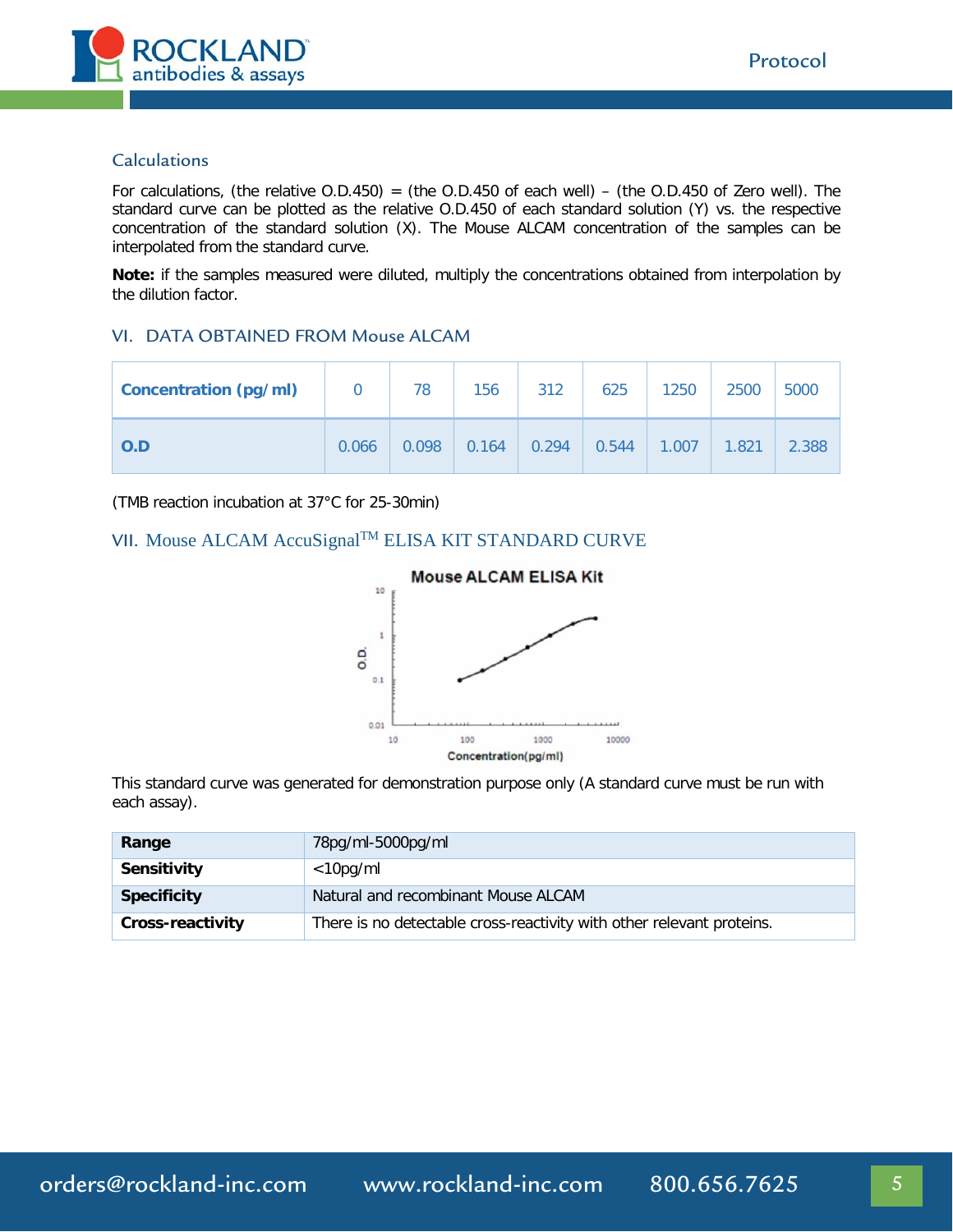

### INTRA AND INTER ASSAY PRECISION

**Intra-Assay Precision** (Precision within an assay): Three samples of known concentration were tested on one plate to assess intra-assay precision.

**Inter-Assay Precision** (Precision between assays): Three samples of known concentration were tested in separate assays to assess inter-assay precision.

|                           | <b>Intra-Assay Precision</b> |               |        | <b>Inter-Assay Precision</b> |               |       |
|---------------------------|------------------------------|---------------|--------|------------------------------|---------------|-------|
| Sample                    |                              | $\mathcal{P}$ | 3      |                              | $\mathcal{P}$ | 3     |
| N                         | 16                           | 16            | 16     | 24                           | 24            | 24    |
| Mean(pg/ml)               | 121                          | 495           | 1946   | 93.2                         | 513           | 2209  |
| <b>Standard deviation</b> | 5.93                         | 20.79         | 103.13 | 6.43                         | 31.29         | 88.36 |
| CV(%)                     | 4.9                          | 4.2           | 5.3    | 6.9                          | 6.1           | 4.0   |

#### VIII.ASSAY SUMMARY

- Prepare all reagents, samples and standards as instructed.
- Add standards or samples to each well used. Incubate the plate at 37°C for 90 min. Do not wash.
- Add prepared biotinylated antibody to each well. Incubate the plate at 37°C for 60 min. Wash plate 3 times with 0.01M TBS or PBS.
- Add prepared ABC working solution. Incubate the plate at 37°C for 30 min. Wash plate 5 times with 0.01M TBS or TBS.
- Add TMB developing reagent to each well. Incubate the plate at 37°C in dark for 25-30 min.
- Add TMB stop solution. Read at 450nm.

#### IX. TROUBLESHOOTING

Weak or No Signal

|                | <b>Possible Cause</b>                   | <b>Solution</b>                                                                                                       |
|----------------|-----------------------------------------|-----------------------------------------------------------------------------------------------------------------------|
|                | Problem with the standard               | Use new sample<br>Check that the standard is appropriately handled                                                    |
| $\mathfrak{D}$ | Incubation time too short               | Follow the exact guidelines for incubation time (If the<br>problem persists, try incubating samples at 4°C overnight) |
| 3              | Incubation temperature too<br>low       | Ensure incubations are done at correct temperature<br>Before proceeding                                               |
| 4              | Incompatible sample type                | Use sample that the assay is known to detect as a positive<br>control (Include such control in your experiment)       |
| 5              | Incompatible assay buffer               | Ensure assay buffer is compatible with the target of<br>interest                                                      |
| 6              | Target present below<br>detection limit | Decrease dilution factor or concentrate samples                                                                       |
|                | Incorrect/Insufficient/No<br>substrate  | Check the substrate identity<br>Increase concentration or amount of substrate                                         |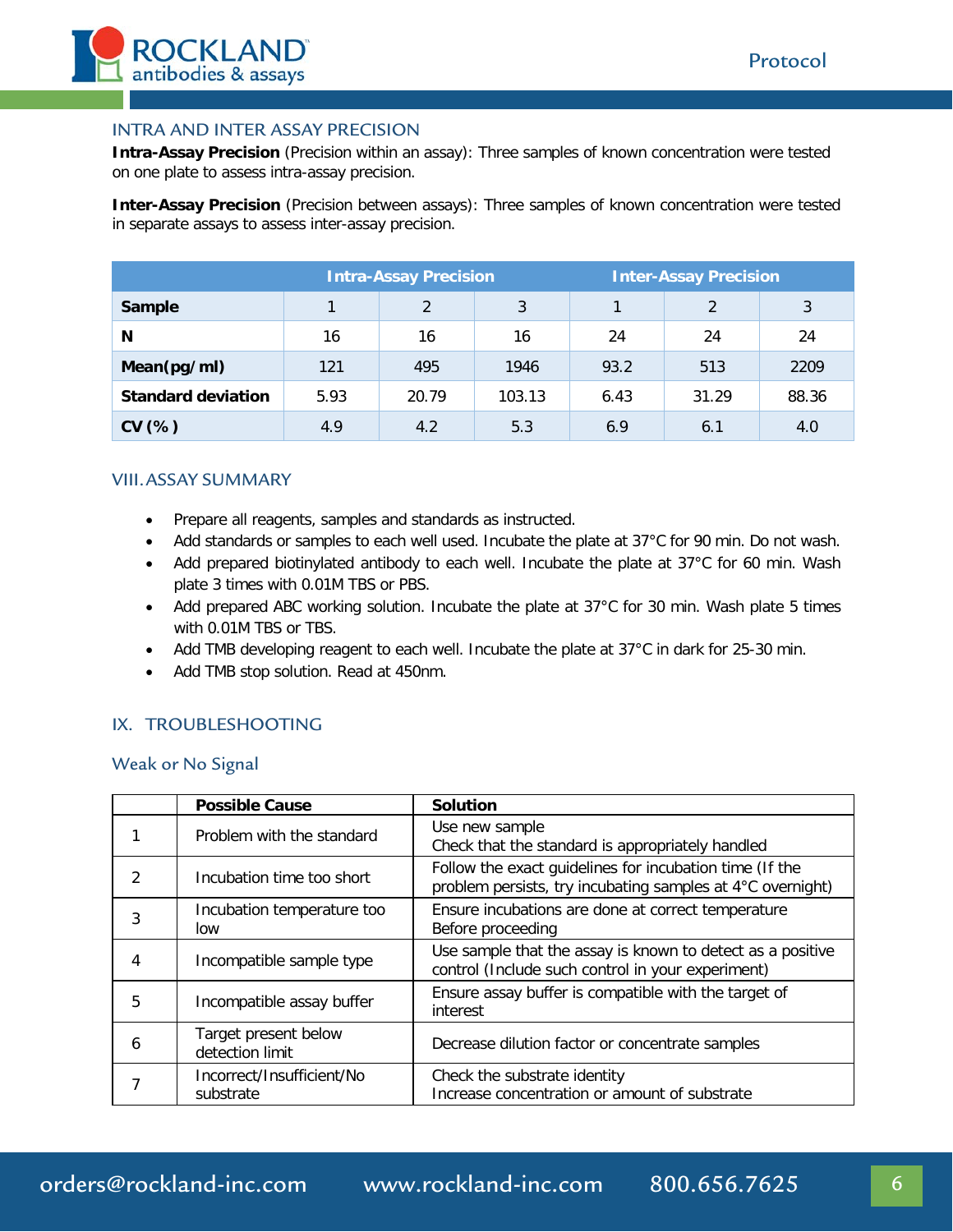

| 8  | Antibody stored at 4°C for<br>several weeks or subjected<br>to repeat freeze-thaw cycles | Use fresh aliquot of antibody that has been stored at<br>$-20^{\circ}$ C or below                                                 |
|----|------------------------------------------------------------------------------------------|-----------------------------------------------------------------------------------------------------------------------------------|
| 9  | Incorrect reagents added/<br>prepared; Missing reagents                                  | Check protocol, ensure correct reagents are added in<br>proper order and prepared to correct concentrations                       |
| 10 | Expired/Contaminated<br>reagents                                                         | Prepare fresh/uncontaminated reagents                                                                                             |
| 11 | Enzyme inhibitor present                                                                 | Avoid sodium azide in HRP reactions                                                                                               |
| 12 | Incorrect storage of<br>components                                                       | Check storage conditions for the kit (Kit need to be stored<br>at $4^{\circ}$ C)                                                  |
| 13 | Excessive plate washing                                                                  | Gently pipette wash buffer (manual method)<br>Ensure correct pressure (automatic wash system)                                     |
| 14 | Wells dry out                                                                            | Cover plate using adhesive cover at all incubation times                                                                          |
| 15 | Plate read at incorrect<br>detection wavelength                                          | Use recommended wavelength/filter<br>Ensure plate reader is set correctly for substrate used                                      |
| 16 | Slow color development                                                                   | Prepare substrate immediately before use<br>Allow longer incubation time<br>Ensure stock solution is unexpired and uncontaminated |

# Saturated Signal

|   | <b>Possible Cause</b>                       | <b>Solution</b>                                                                                                                   |
|---|---------------------------------------------|-----------------------------------------------------------------------------------------------------------------------------------|
|   | High sample concentration                   | Use higher sample dilutions (Determine the optimal<br>dilutions by titration assay)                                               |
| 2 | Excessive substrate                         | Decrease concentration or amount of substrate: The<br>substrate provided with the ELISA kit might require<br>further dilution     |
| 3 | Substrate color changed<br>before use       | Prepare substrate immediately before use                                                                                          |
| 4 | Non-specific antibody<br>binding            | Use affinity-purified antibody and preferably one that is<br>pre-adsorbed.                                                        |
| 5 | Incubation time too long                    | Follow the exact guidelines (If the problem persists, try<br>incubating samples at 4°C overnight)                                 |
| 6 | Excessive antibody                          | Repeat the assay with lower antibody concentrations to<br>find the optimal one for your experiment                                |
| 7 | Contaminated buffers or HRP                 | Prepare and use fresh buffers                                                                                                     |
| 8 | Insufficient washing                        | Follow the exact guidelines<br>At the end of each washing step, flick the plate over a sink<br>and dry the plate on a paper towel |
| 9 | Plate adhesive cover not<br>used or re-used | During incubations, cover plates with adhesive cover.<br>Use a fresh cover every time the used cover is removed<br>from the plate |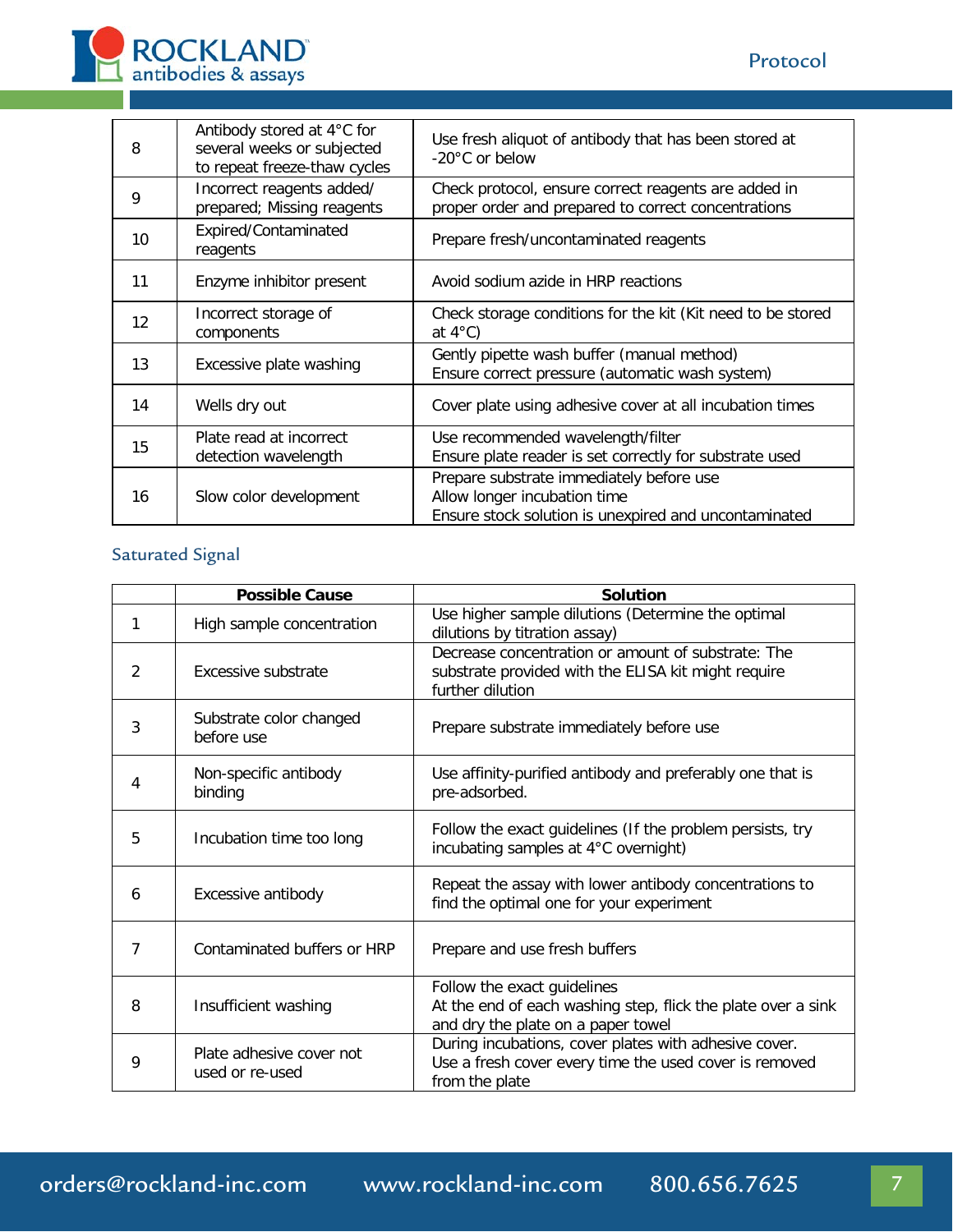

| 10 | Plate read at incorrect<br>wavelength | Use recommended wavelength/filter<br>Ensure plate reader is set correctly for the substrate used                                                                                                         |
|----|---------------------------------------|----------------------------------------------------------------------------------------------------------------------------------------------------------------------------------------------------------|
| 11 | Excess time before plate<br>reading   | Read your plate within 30 minutes after adding the<br>substrate (If the reading is not performed within this time<br>frame, add a stopping solution after sufficient color is<br>developed in the plate) |

# High Background

|                | <b>Possible Cause</b>                                 | <b>Solution</b>                                                                                                                                  |
|----------------|-------------------------------------------------------|--------------------------------------------------------------------------------------------------------------------------------------------------|
| 1              | Insufficient washing                                  | Follow the exact guidelines<br>At the end of each washing step, flick the plate over a sink<br>and pat dry the plate on a paper towel            |
| 2              | Excessive antibody                                    | Repeat the assay with lower antibody concentrations to<br>find the optimal one for your experiment                                               |
| 3              | Excessive substrate                                   | Decrease concentration or amount of substrate                                                                                                    |
| 4              | Cross reactivity                                      | Run appropriate controls                                                                                                                         |
| 5              | Non-specific antibody<br>binding                      | Use affinity-purified antibody and preferably one that is<br>pre-adsorbed                                                                        |
| 6              | Insufficient Tween in buffers                         | Use PBS or TBS containing 0.05% Tween                                                                                                            |
| $\overline{7}$ | Suboptimal salt<br>concentration in washing<br>buffer | Optimize salt concentration as high concentration can<br>reduce non-specific interactions                                                        |
| 8              | Incubation temperature too<br>high                    | Optimize incubation temperature for your assay<br>(antibodies bind optimally at very specific temperature)                                       |
| 9              | Reagents were not mixed<br>properly                   | Thoroughly mix all reagents and samples before pipetting<br>solutions into wells                                                                 |
| 10             | Blanks contaminated with<br>samples                   | Change pipette tips when switching between blanks and<br>samples                                                                                 |
| 11             | Sample contaminated with<br>enzymes                   | Test samples with substrate alone to check for<br>contaminating enzymes                                                                          |
| 12             | Contaminated TMB substrate                            | Use a clean container to check that the substrate in not<br>contaminated (TMB substrate should be clear and<br>colorless before adding to wells) |
| 13             | Substrate exposed to light                            | Carry out substrate incubation in dark                                                                                                           |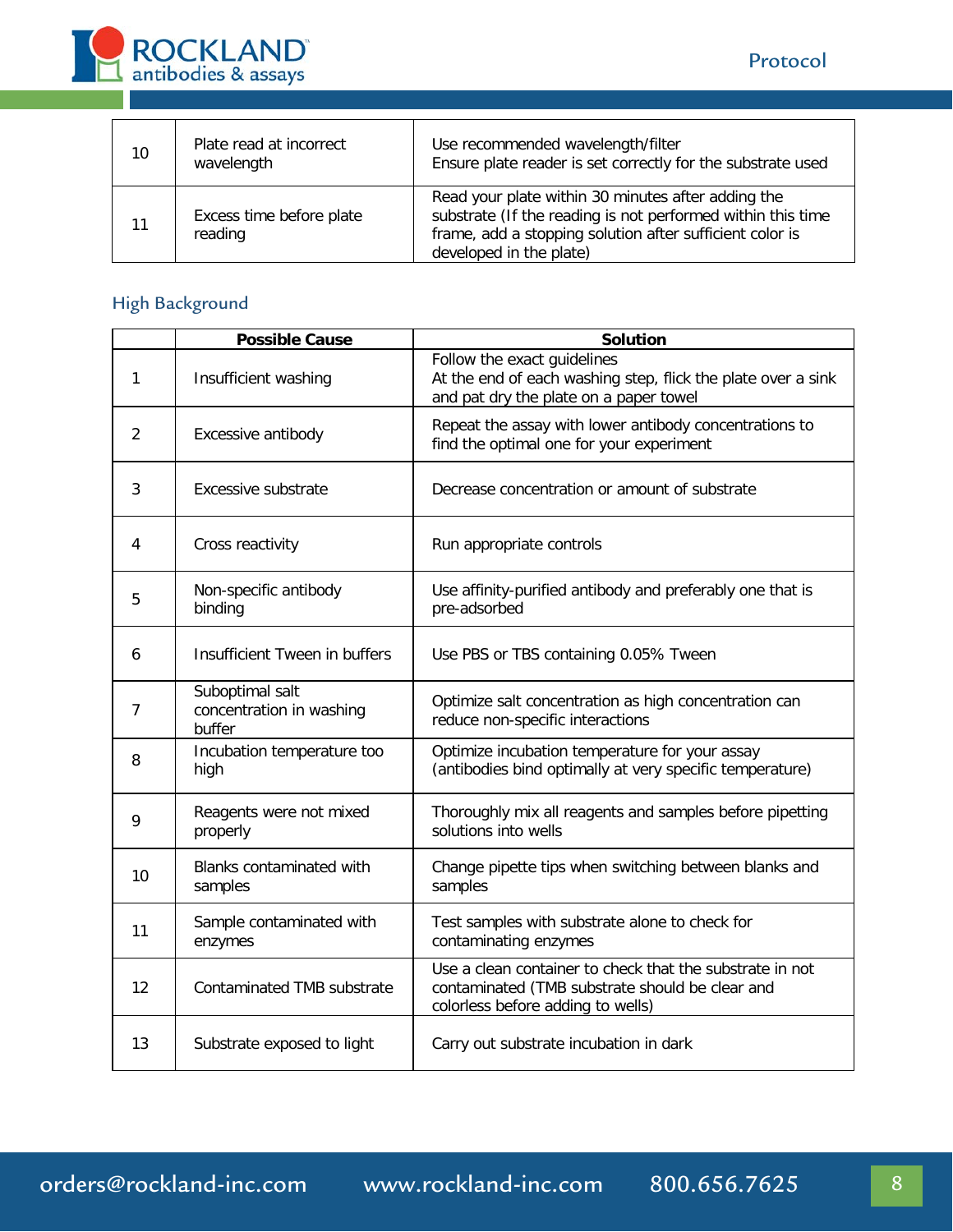



| 14 | Evaporation of solution from<br>well during incubation | Always incubate with a cover on the plate                                                                                                                                                                |
|----|--------------------------------------------------------|----------------------------------------------------------------------------------------------------------------------------------------------------------------------------------------------------------|
| 15 | Incubation time too long                               | Follow the exact guidelines for incubation times (If the<br>problem persists, try incubating samples at 4°C overnight)                                                                                   |
| 16 | Incorrect standard curve<br>dilutions                  | Check pipetting techniques<br><b>Check calculations</b>                                                                                                                                                  |
| 17 | Unstopped color<br>development                         | Use Stopping solution to prevent over-development                                                                                                                                                        |
| 18 | Excessive time lapsed before<br>plate reading          | Read your plate within 30 minutes after adding the<br>substrate (If the reading is not performed within this time<br>frame, add a stopping solution after sufficient color is<br>developed in the plate) |
| 19 | Incorrect plate reading<br>setting                     | Use recommended wavelength/filter<br>Ensure plate reader is set correctly for the substrate used                                                                                                         |

# Low Sensitivity

|   | <b>Possible Cause</b>                                  | <b>Solution</b>                                                                                                                                                                           |
|---|--------------------------------------------------------|-------------------------------------------------------------------------------------------------------------------------------------------------------------------------------------------|
| 1 | Improper storage of ELISA<br>kit                       | Store all reagents as recommended                                                                                                                                                         |
| 2 | Insufficient target                                    | Reduce sample dilution or concentrate sample                                                                                                                                              |
| 3 | Inactive substrate                                     | Ensure reporter enzyme has the expected activity                                                                                                                                          |
| 4 | Insufficient substrate                                 | Increase concentration or amount of substrate                                                                                                                                             |
| 5 | Incompatible sample type                               | Include positive control in your experiment                                                                                                                                               |
| 6 | Interfering ingredients in<br>buffers and sample       | Check reagents for any interfering chemicals, e.g. sodium<br>azide in antibodies inhibit HRP enzyme; EDTA used as<br>anti-coagulant for plasma collection inhibits enzymatic<br>reactions |
| 7 | Mixing or substituting<br>reagents from different kits | Avoid mixing components from different kits                                                                                                                                               |
| 8 | Incorrect plate reading<br>setting                     | Use recommended wavelength/filter<br>Ensure plate reader is set correctly for the substrate used                                                                                          |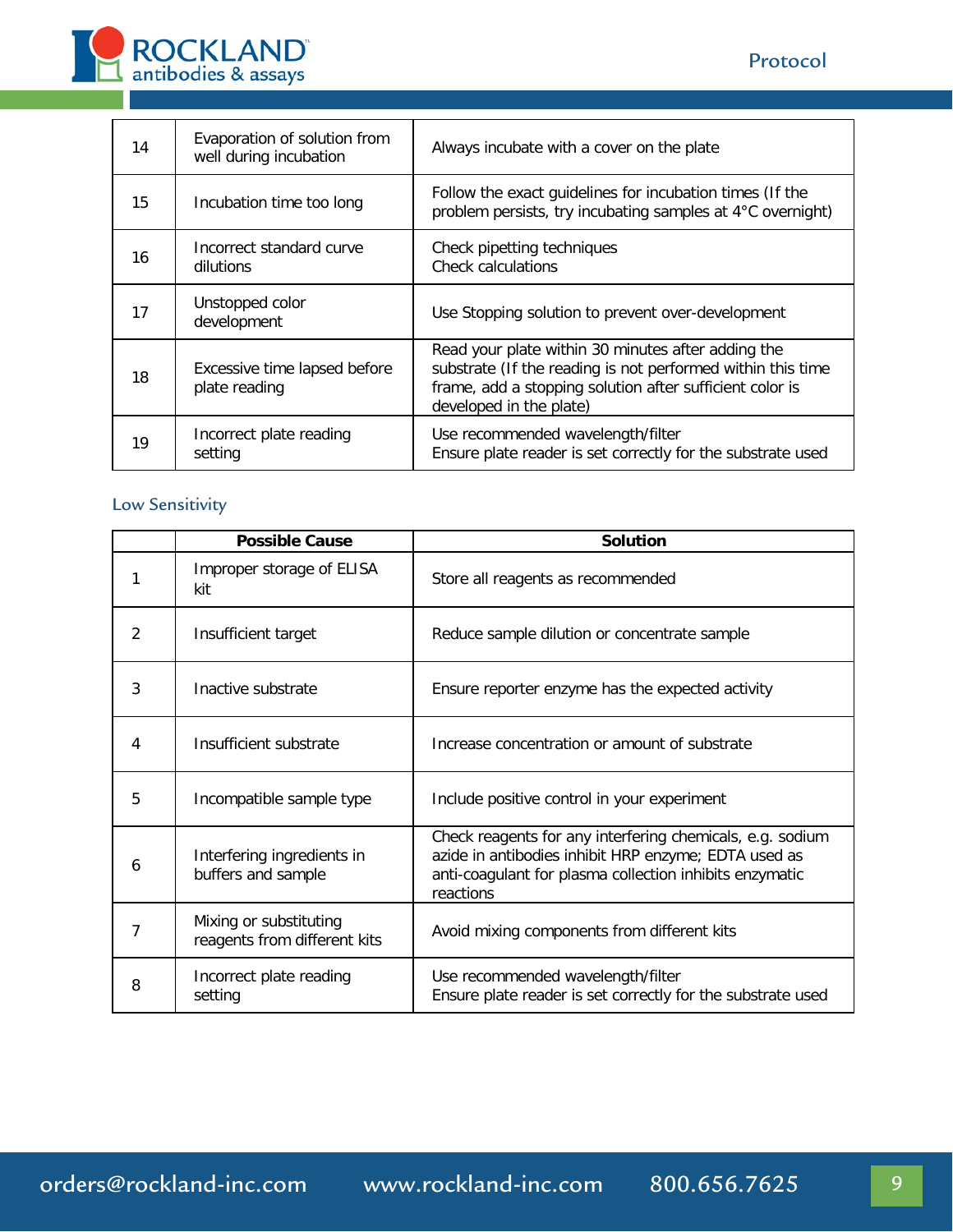

## Poor Standard Curve Generation

|                        | <b>Possible Cause</b>                               | <b>Solution</b>                                              |
|------------------------|-----------------------------------------------------|--------------------------------------------------------------|
|                        | Improper standard solution                          | Confirm dilutions are done correctly                         |
|                        |                                                     | Prepare new standard curve as appropriate                    |
| $\mathcal{P}$          | Standard improperly                                 | Briefly spin vial before opening                             |
|                        | reconstituted                                       | Inspect for undissolved material after reconstituting        |
|                        |                                                     | Store and handle standard as recommended                     |
| 3<br>Standard degraded | Prepare standards no more than two hours before use |                                                              |
|                        |                                                     |                                                              |
| 4                      | Pipetting error                                     | Use calibrated pipettes and proper pipetting technique       |
|                        |                                                     | Follow the exact guidelines                                  |
| 5                      | Insufficient washing                                | At the end of each washing step, flick the plate over a sink |
|                        |                                                     | and pat dry the plate on a paper towel                       |
| 6                      | Poorly mixed reagents                               | Thoroughly mix reagents                                      |
|                        |                                                     |                                                              |
|                        | Plates stacked during                               | Keep plates separated if not using rotating plates           |
|                        | incubation                                          |                                                              |

# Poor Replicate Data

|   | <b>Possible Cause</b>                                                            | <b>Solution</b>                                                                                                                                   |  |
|---|----------------------------------------------------------------------------------|---------------------------------------------------------------------------------------------------------------------------------------------------|--|
|   | Bubbles in wells                                                                 | Ensure no bubbles are present prior to reading the plate                                                                                          |  |
| 2 | Insufficient washing of wells                                                    | Carefully wash wells<br>Check that all ports of the plate washer are unobstructed                                                                 |  |
| 3 | Incomplete reagent mixing                                                        | Ensure all reagents are mixed thoroughly                                                                                                          |  |
| 4 | Inconsistent pipetting                                                           | Use calibrated pipettes and proper pipetting techniques<br>Use a new cover every time the used cover is removed<br>from the plate                 |  |
| 5 | Inconsistent sample<br>preparation or storage                                    | Ensure consistent sample preparation and optimal sample<br>storage (e.g. minimize freeze/thaw cycles)                                             |  |
| 6 | Particulates in samples                                                          | Remove the particulates by centrifugation                                                                                                         |  |
|   | Cross-well contamination                                                         | Ensure plate covers and pipette tips are not contaminated<br>with reagents                                                                        |  |
| 8 | Edge effect (higher or lower<br>OD in peripheral wells than<br>in central wells) | Ensure plates and reagents are kept at temperatures as<br>instructed<br>During incubation, seal the plate completely and avoid<br>stacking plates |  |

## Inconsistent Assay-to-Assay Results

| <b>Possible Cause</b>             | <b>Solution</b>                                                                   |  |
|-----------------------------------|-----------------------------------------------------------------------------------|--|
| Insufficient washing of wells     | Carefully wash wells<br>Check that all ports of the plate washer are unobstructed |  |
| Varied incubation<br>temperatures | Adhere to recommended incubation temperature                                      |  |